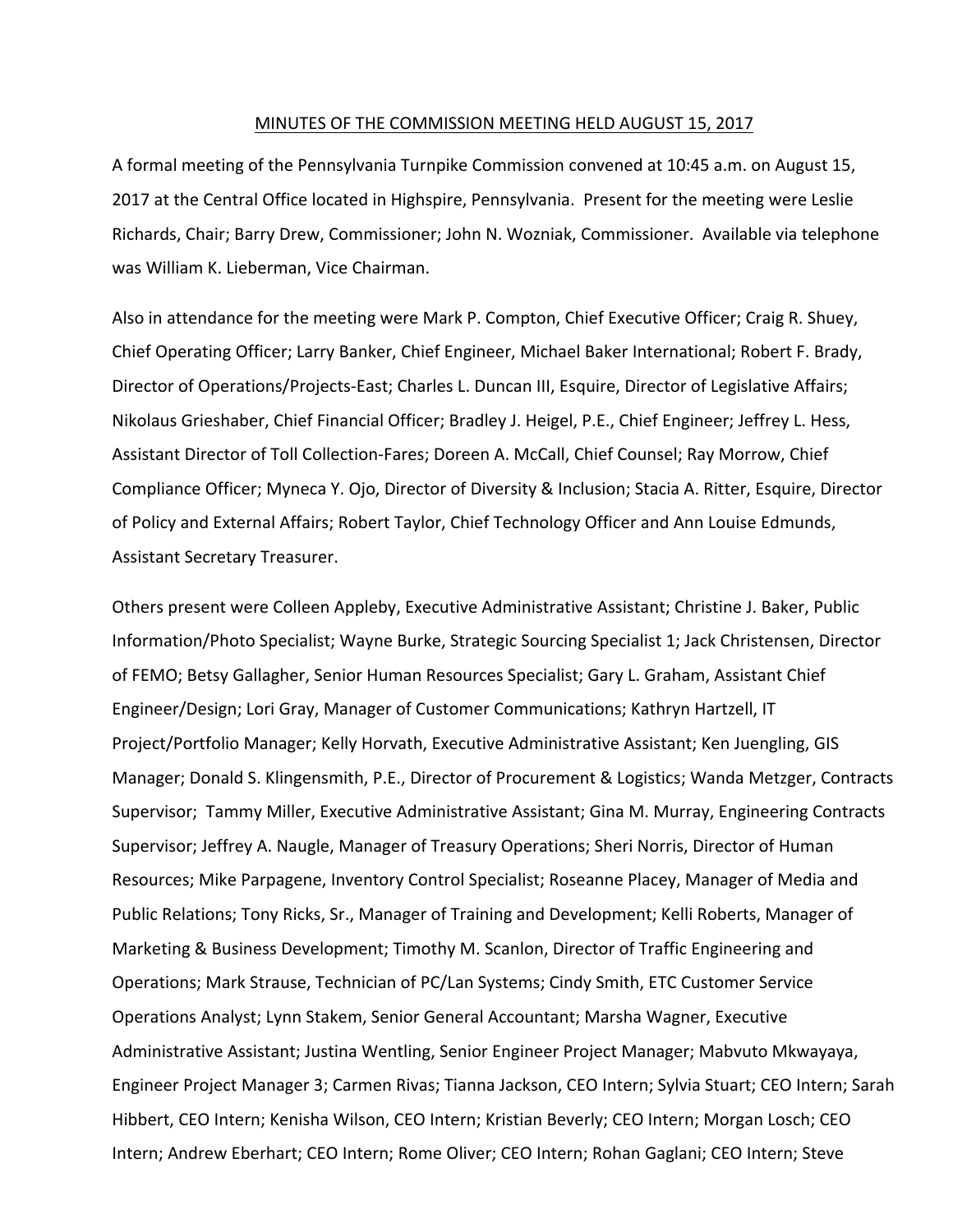Barber, Michael Baker, International.; Paul McNamee, KCI; Allison DeFoor, The Temple Group; David Azzato, TPD; Michael Sydlik, Earth, Inc.; Paul Morrison, Teamsters Local 77; Glenn Deppert, Arora; Jon Livingston, Jacobs; Blaire Stocker, RVE; Mike Gross, Wallace Montgomery; Mark Karolski, Buchart Horn; Jill Bolt, Dewberry; Matt Natale, JMT; Max Inkrote, LDG; Robert Scancella, KS Engineers; John Waldorf, KS Engineers; David Lowermilk, WSP; Kristi Reichard, Raudenbush; Chris Messner, GPI; and Rabi Mallik, Mallik Engineers.

#### $\frac{1}{2}$

Ms. Edmunds led the Commissioners, staff and visitors in the Pledge of Allegiance.

#### $\bullet$

The Assistant Secretary Treasurer, Ann Louise Edmunds, called the roll and declared a quorum present. ❖

#### SUNSHINE ANNOUNCEMENT

The Commissioners met in Executive Session prior to today's Formal Agenda Session to consider matters of Personnel, which included a termination, promotion, reclassifications, new hires, and vacancies. The Commissioners also discussed Docket No. 2008‐CV‐01546‐CV and 2017‐WC‐6374, engaged in non‐ deliberative informational discussions regarding various actions and matters, which have been approved at previous public meetings.

❖

### PUBLIC COMMENT

Ms. Edmunds: The public is welcome to address the Commission regarding items listed on the Agenda or other items not listed on the Agenda that are within the Commission's authority or control.

In order to conduct an orderly and effective meeting, all persons wishing to address the Commission should have signed in a requested time to speak. If you have not done so, you are invited to do so at this time.

There were no requests to address the Commission.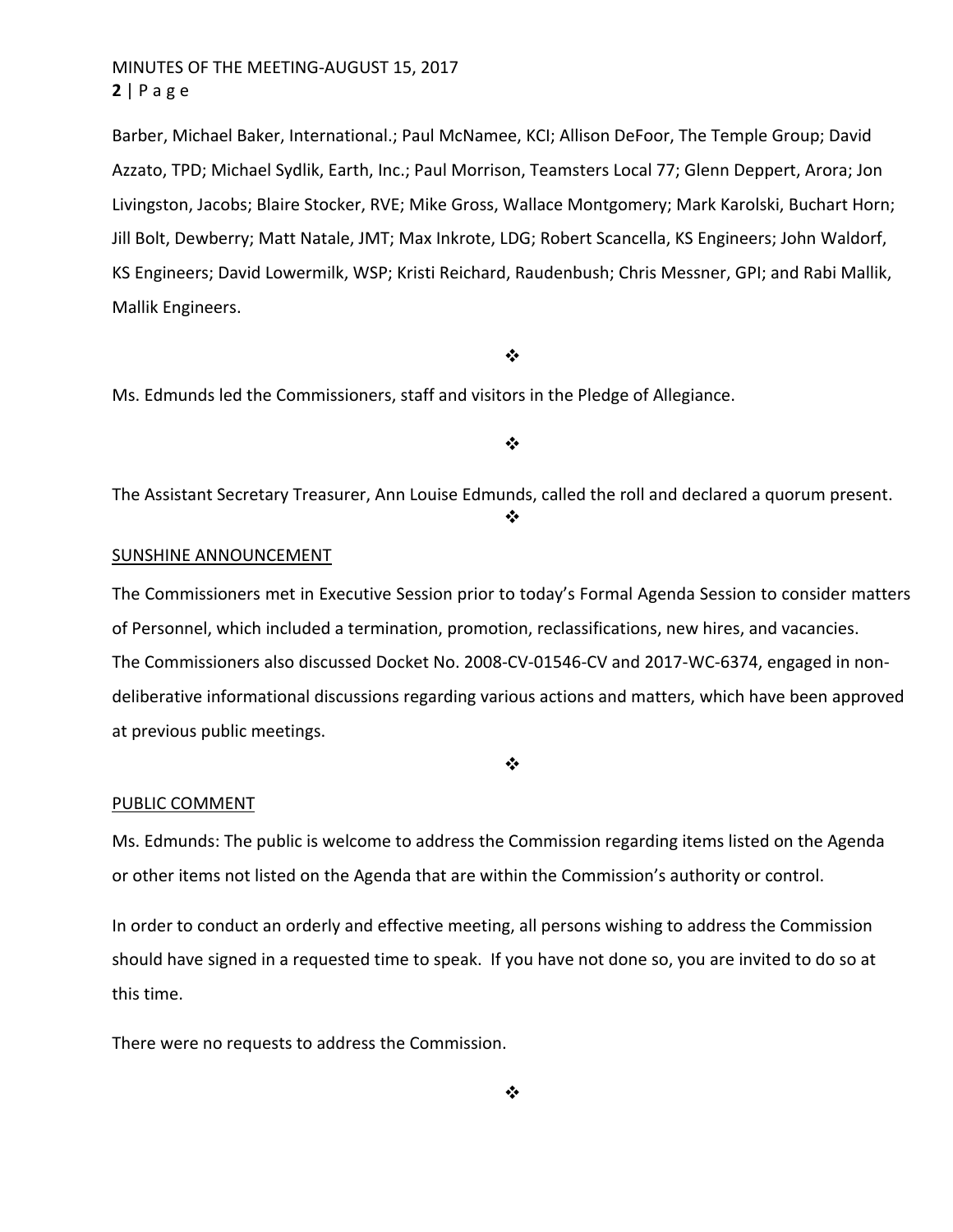# MINUTES OF THE MEETING‐AUGUST 15, 2017 **3** | Page

### MINUTES OF THE MEETING

Motion‐That the Minutes of the meeting held July 18, 2017 be approved and filed as submitted ‐were made by Commissioner Drew, seconded by Commissioner Wozniak, and passed unanimously.

### COMMUNICATIONS

Motion‐That the Commission approves the memos received from the Chief Counsel and the Director of Procurement & Logistics ‐was made by Commissioner Drew, seconded by Commissioner Wozniak, and passed unanimously.

❖

### PERSONNEL

Motion-That the Commission approves the Personnel as submitted- was made by Commissioner Drew, seconded by Commissioner Wozniak, and passed unanimously.

 $\bullet^{\bullet}_{\bullet} \bullet$ 

UNFINISHED BUSINESS No Unfinished Business to consider.

 $\cdot$ 

NEW BUSINESS POLICY LETTER

Motion‐That the Commission adopts the revisions to Policy 3.07, Workplace Violence, to reflect operational and procedural changes‐was made by Commissioner Drew, seconded by Commissioner Wozniak, and passed unanimously.

❖

### AGREEMENTS

Motion‐That the Commission approves the negotiation and execution of the Agreements and Amendments for the items listed in memos "a" through "l":

- a. Assignment of the Lease Agreement between the Commission and Sunoco LP, dated February 2, 2007 to 7‐Eleven, due to Sunoco's sale of approximately 1, 110 convenience stores to 7‐Eleven, including the 17 Service Plaza A‐Plus convenience stores along the Turnpike;
- b. Amendment to our agreement with AAA Northampton County, Inc. for E‐ZPass distribution, exercising the option to renew the agreement for an additional year;
- c. Amendment to our agreement with Giant Food Stores, LLC for E‐ZPass distribution, exercising the option to renew the agreement for an additional year;

❖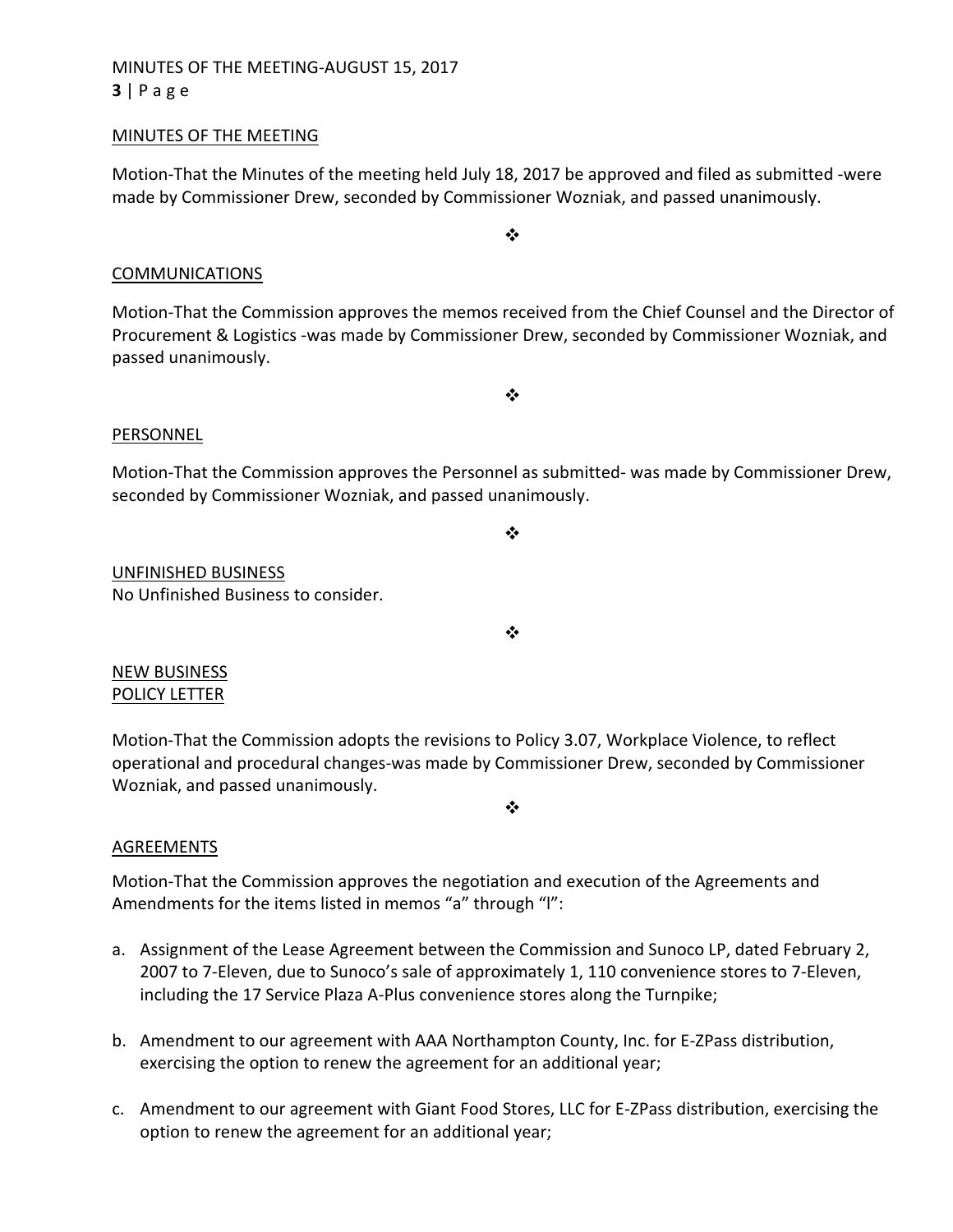## MINUTES OF THE MEETING‐AUGUST 15, 2017 **4** | Page

- d. Amendment to our agreement with Milford Answering Bureau, Inc. d/b/a Pike County Licensing for E‐ZPass distribution, exercising the option to renew the agreement for an additional year;
- e. Amendment to our agreement with John's Driving School and Auto Tags, Inc. for E‐ZPass distribution, exercising the option to renew the agreement for an additional year;
- f. Amendment to our agreement with Notary & Copy Stop, Inc. for E‐ZPass distribution, exercising the option to renew the agreement for an additional year;
- g. Amendment to our agreement with D & B Quick Notary and Messenger Service for E‐ZPass distribution, exercising the option to renew the agreement for an additional year;
- h. Amendment to our agreement with A & S Katz, LLC for E‐ZPass distribution, exercising the option to renew the agreement for an additional year;
- i. Reimbursement Agreement with Norfolk Southern Railroad to reimburse the railroad the cost for engineering and protective services necessary for repairs to Bridge NB‐327 at MP A51.76; at a not‐ to‐exceed amount of \$100,000.00;
- j. Release and Settlement Agreement with Elizabeth Allum, and authorize payment of the settled amount;
- k. Assignment Agreement with IJN Inc, (d/b/a Beth's Barricades), to assign its agreements and Purchase Orders for smart work zone systems for the I‐276/I‐95 Interchange Project and the total reconstruction project from MP A26.00 to MP A31.00, to RoadSafe Traffic Systems, Inc., due to the sale of IJN, Inc. to RoadSafe Traffic Systems, Inc.;
- l. Interagency Agreement with the Pennsylvania Department of State (DOS) for the DOS to provide facilities and hearing officers to conduct administrative proceedings for toll violations as set forth in Act 165 of 2016.

‐was made by Commissioner Drew, seconded by Commissioner Wozniak, and passed unanimously.

❖

## RIGHT‐OF‐WAY REQUESTS

Motion-That the Commission approves the Right-of-Way Request for the items listed in memos "a" through "o":

a. Adopt the proposed Property Acquisition Resolution for Right‐of‐Way #14126 (James J. & Cheryl L. Bowman, and Big Sand Drilling Company, Inc.), a partial take parcel necessary for construction of the Southern Beltway, Rt. 22 to I‐79, by authorizing payment of Estimated Just Compensation in the amount of \$171,700.00 to Babst, Calland, Clements and Zomnir P.C., escrow agent; and authorize payment of additional statutory damages as calculated by the Right‐of‐Way Administrator and approved by the Chief Counsel;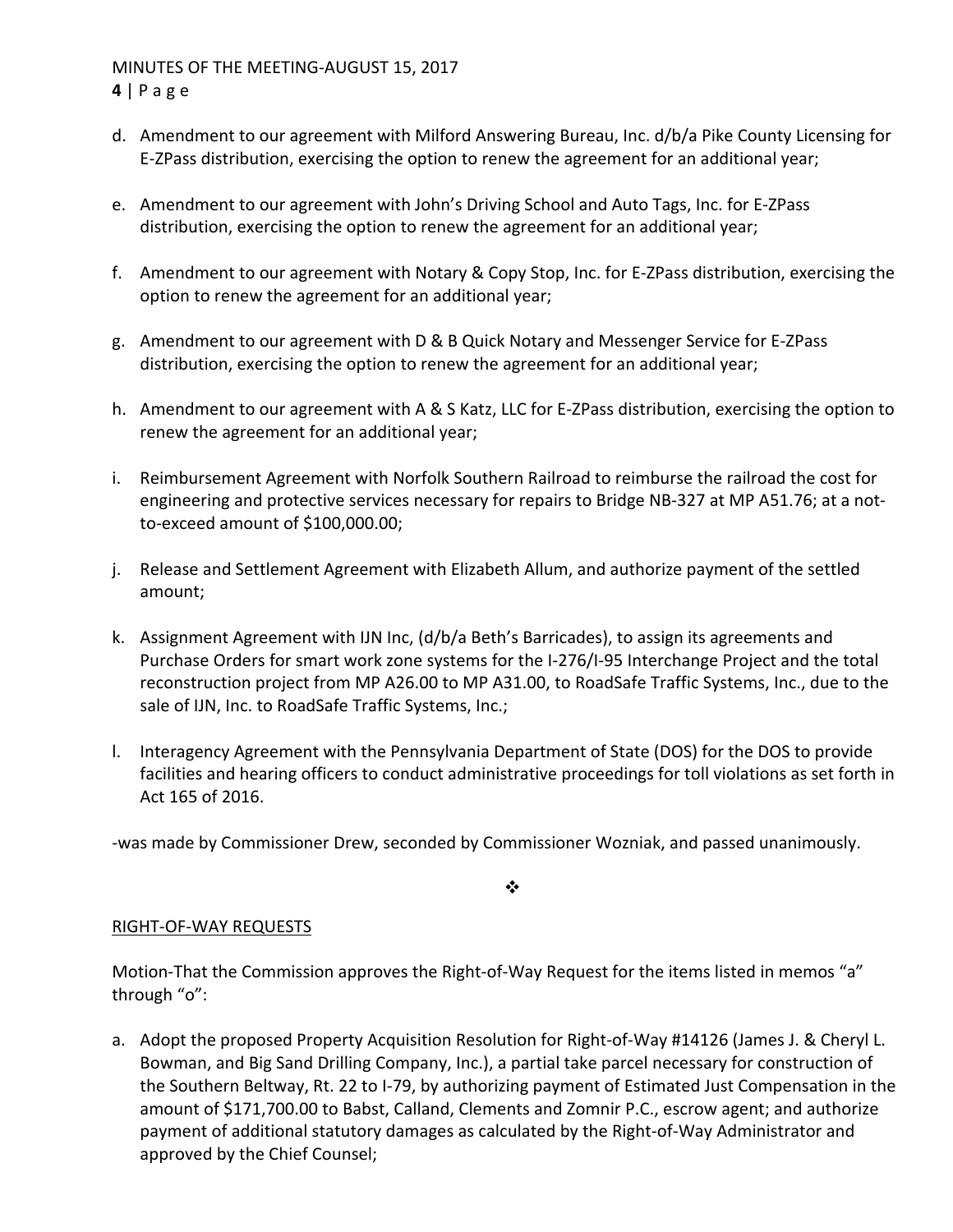# MINUTES OF THE MEETING‐AUGUST 15, 2017 **5** | Page

- b. Acquisition of Right‐of‐Way #17971‐4 (Fairfield Southpointe, L.P.‐owner; Pittsburgh Stone and Waterscapes, LLC‐tenant), a partial take parcel necessary for construction of the Southern Beltway, US 22 to I‐79, by authorizing payment of \$3,000.00 representing moving payment to Pittsburgh Stone and Waterscapes, LLC; authorize the appropriate Commission officials to execute the Settlement Agreement and other documents that may be required for closing; and authorize payment of additional statutory damages as calculated by the Right‐of‐Way Administrator and approved by the Chief Counsel;
- c. Acquisition of Right‐of‐Way #1034‐A1 (Heartland Group, Inc.), a partial take parcel necessary for the reconstruction of Bridge B‐502 at MP 110.12 by authorizing payment of \$30,000.00 representing fair market value to Heartland Group, Inc.; authorize the appropriate Commission officials to execute the Agreement of Sale and other documents as may be required for closing; authorize payment of additional statutory damages as calculated by the Right‐of‐Way Administrator and approved by the Chief Counsel; and payment of the fair market value is contingent upon the delivery of a deed as prepared by the Legal Department;
- d. Acquisition of Right‐of‐Way #14079‐W (Gerald R. Bahnak, and Fernando A. & Patricia Polimadei), a total take parcel necessary for the total reconstruction project from MP 49.00 to MP 53.00 by authorizing payment of \$49,506.84 representing fair market value, pro‐rated taxes and recording fees to ARROW Land Solutions, LLC, escrow agent; authorize the appropriate Commission officials to execute the Agreement of Sale and other documents that may be required for closing; authorize payment of additional statutory damages as calculated by the Right‐of‐Way Administrator and approved by the Chief Counsel; and payment of damages to the property owners is contingent upon their delivery of a deed as prepared by the Legal Department;
- e. Adopt the proposed Property Acquisition Resolution for Right‐of‐Way #1104‐C (Paul Francis Will, Audrey Marie Benning, Mary Alice Hobson, John J. Will, Nancy T. Trentini, Donna L. Suder, Gail E. Will, Eugene T. Will, Henry G. Will, Edward C. Will, Patrick S. Will, Kevin R. Will, Ronald H. Will, and Virginia A. Lambert); a partial take parcel necessary for the total reconstruction project from MP 129.00 to MP 133.00 by authorizing payment of \$7,000.00 representing estimated just compensation payable to counsel named at a later date; and authorize payment of additional statutory damages as calculated by the Right‐of‐Way Administrator and approved by the Chief Counsel;
- f. Acquisition of Right‐of‐Way #14079‐RJ (Michael McDonough), a total take parcel necessary for the total reconstruction project from MP 49.00 to MP 53.00 by authorizing payment of \$102,455.64 representing fair market value, pro‐rated taxes and recording fees to ARROW Land Solutions, LLC, escrow agent; authorize the appropriate Commission officials to execute the Agreement of Sale and other documents that may be required for closing; authorize payment of additional statutory damages as calculated by the Right‐of‐Way Administrator and approved by the Chief Counsel; and payment of damages to the property owners is contingent upon their delivery of a deed as prepared by the Legal Department;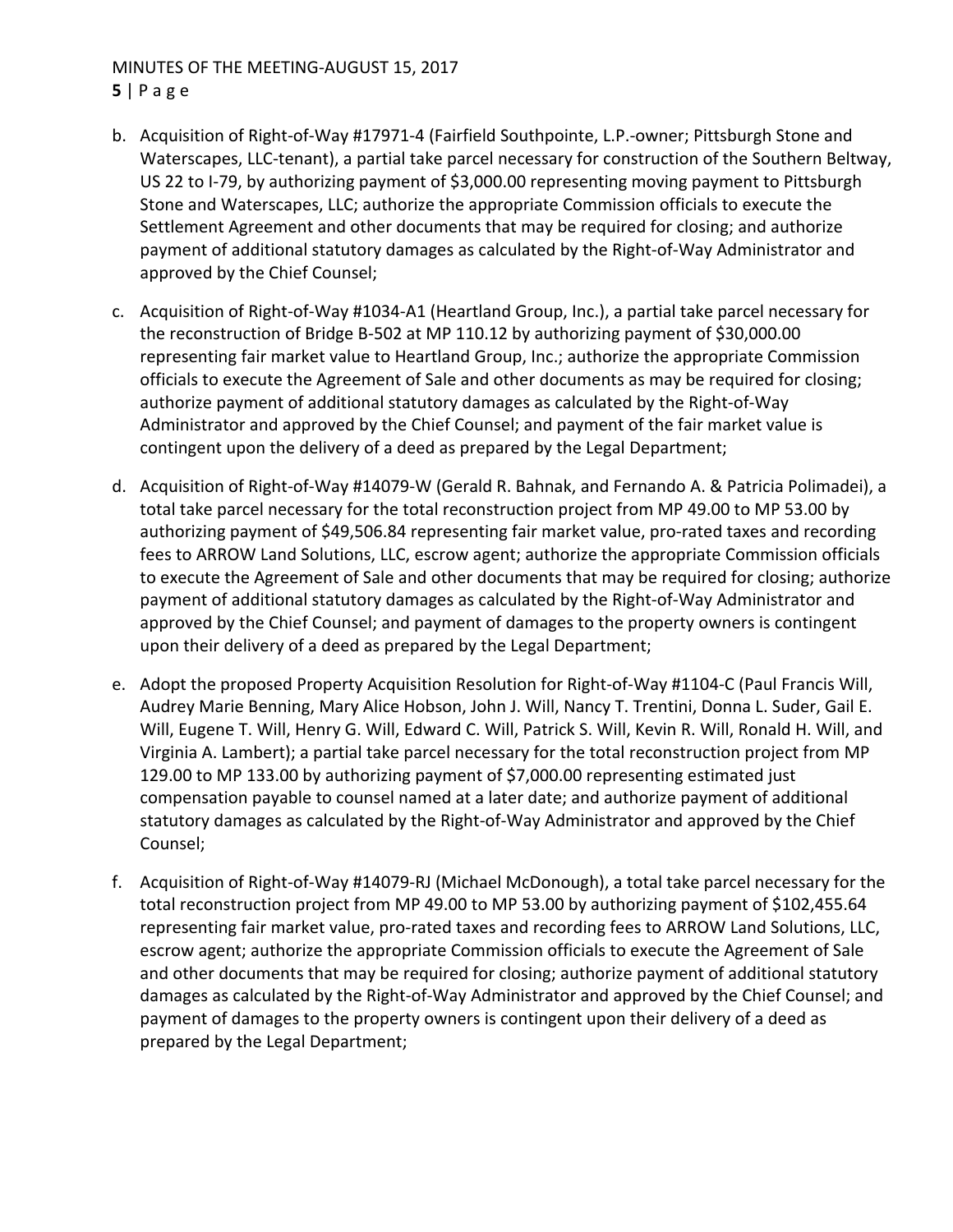### MINUTES OF THE MEETING‐AUGUST 15, 2017 **6** | Page

- g. Acquisition of Right‐of‐Way #14079‐RF (Eugene J. Hayhurst), a total take parcel necessary for the total reconstruction project from MP 49.00 to MP 53.00 by authorizing payment of \$86,483.66 representing fair market value, pro-rated taxes, recording fees, housing supplement and closing costs to ARROW Land Solutions, LLC, escrow agent; authorize the appropriate Commission officials to execute the Agreement of Sale and other documents that may be required for closing; authorize payment of additional statutory damages as calculated by the Right‐of‐Way Administrator and approved by the Chief Counsel and payment of damages to the property owner is contingent upon his delivery of a deed as prepared by the Legal Department;
- h. Settlement of Right-of-Way #17965 (George A. & Miriam M. Siders d/b/a M&G Construction), a total take parcel necessary for construction of the Southern Beltway, US 22 to I‐79 by authorizing payment of \$174,900.00 representing settlement funds to The Law Office of Robert J. Wratcher, LLC, escrow agent; and payment of the settlement funds is contingent upon the execution and delivery of a full and final settlement and release of claims as approved by the Legal Department;
- i. Acquisition of Right‐of‐Way #14129A‐1 (Jerry Mazza, and Daniel D. Vogel d/b/a Dan's Lawn Service) necessary for construction of the Southern Beltway, US 22 to I‐79, by authorizing payment of \$40,322.50 representing business dislocation damages to Daniel D. Vogel, d/b/a Dan's Lawn Service; authorize the appropriate Commission officials to execute the Settlement Agreement and all other documents that may be required for closing; and authorize payment of additional statutory damages as calculated by the Right‐of‐Way Administrator and approved by the Chief Counsel;
- j. Adopt the proposed Acquisition Resolution for Right‐of‐Way #14083‐C (Plum Aqua Club), a total take parcel necessary for the total reconstruction project from MP 53.00 to MP 57.00 by authorizing payment of \$940,000.00 representing fair market value to Clark Hill, PLC, escrow agent; and authorize payment of additional statutory damages as calculated by the Right‐of‐Way Administrator and approved by the Chief Counsel;
- k. Acquisition of Right‐of‐Way #17729 (Columbia Gas Transmission, LLC), a total take parcel necessary for construction of the Southern Beltway, US. 22 to I‐79, by authorizing payment of \$11,375.50 representing fair market value and recording fees to Coon & Company, Escrow Agent; authorize the appropriate Commission officials to execute the Agreement of Sale and other documents that may be required for closing; authorize the payment of additional statutory damages as calculated by the Right‐of‐Way Administrator and approved by the Chief Counsel; and payment of damages to the property owner is contingent upon its delivery of a deed prepared by the Legal Department;
- l. Settlement of Right‐of‐Way #17723 (Daniel A. Machek, Lucas Miller), a partial take parcel necessary for construction of the Southern Beltway, US. 22 to I‐79, by authorizing payment of \$240,298.88 representing fair market value, pro‐rated taxes and recording fees to Coon & Company, Escrow Agent; and payment of the settlement amount to the property owner is contingent upon its delivery of a deed and full and final release of claims as prepared by the Legal Department;
- m. Adopt the Proposed Property Acquisition Resolution for Right‐of‐Way #1031‐R25 (Ronald J. & Priscilla A. Dreiling and Ruby Tuesday, Inc.), a partial take parcel necessary for the reconstruction of Bridge B-502 at MP 110.12 by authorizing payment of \$2,300.00 representing Estimated Just Compensation to counsel named at a later date; and authorize payment of additional statutory damages as calculated by the Right‐of‐Way Administrator and approved by the Chief Counsel;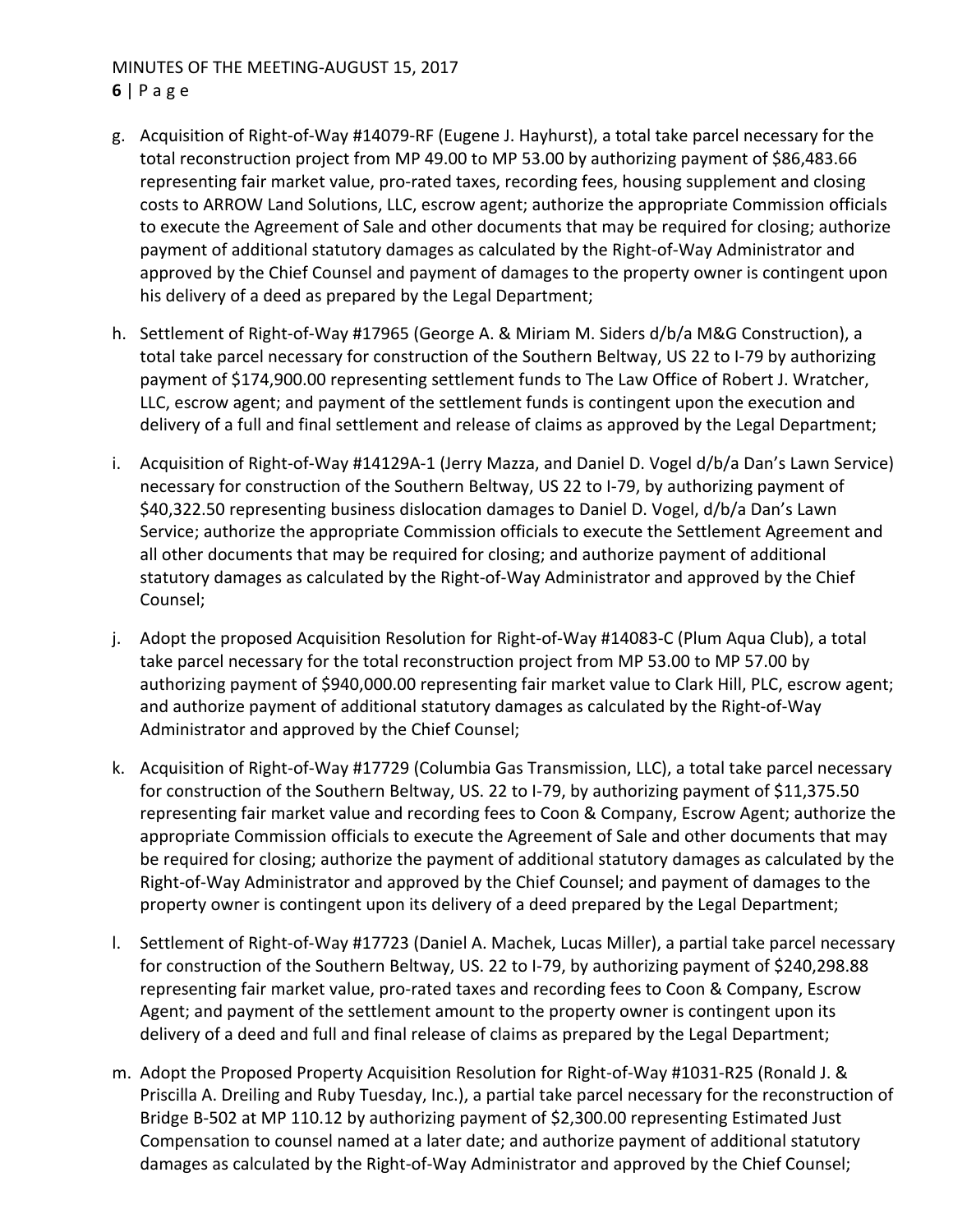## MINUTES OF THE MEETING‐AUGUST 15, 2017 **7** | Page

- n. Acquisition of Right‐of‐Way #6502‐B (Eileen M. Dickson and D&D Development Properties, LLC), a total take parcel necessary for the total reconstruction project from MP A31.00 to MP A38.00 by authorizing payment of \$1,504,602.71 representing fair market value and pro‐rated taxes to Eileen M. Dickson and D&D Development Properties, LLC; authorize the appropriate Commission officials to execute the Agreement of Sale and other documents that may be required at closing; authorize the payment of additional statutory damages as calculated by the Right‐of‐Way Administrator and approved by the Chief Counsel; and payment of the fair market value to the property owners is contingent upon the delivery of a deed as prepared by the Legal Department;
- o. Acquisition of Right‐of‐Way #3105‐B (Tracy L. & Eddie R. Forrester), a partial take parcel necessary for the pre-entry ITS easement from MP 10.00 to MP 201.00 by authorizing payment of \$1,500.00 representing fair market value to Eddie R. and Tracy L. Forrester; authorize the appropriate Commission officials to execute the required settlement documents that may be required for closing; authorize the payment of additional statutory damages as calculated by the Right‐of‐Way Administrator and approved by the Chief Counsel; and payment of fair market value to the property owners is contingent upon their delivery of an executed Temporary Construction Easement as prepared by the Legal Department.

‐was made by Commissioner Drew, seconded by Commissioner Wozniak, and passed unanimously.

### $\frac{1}{2}$

### ADVERTISING

Motion-That the Commission approves advertising for the items listed in memos "a" through "e":

- a. Open-end construction inspection services between MP 0.00 and MP 247.00, I-376, Turnpike 576, Turnpike 66 and Turnpike 43;
- b. Open‐end construction inspection services between MP 247.00 and MP 359.00 and the Northeast Extension;
- c. Open‐end systemwide coating consultation services;
- d. Sale of 10.06 acres of residential property located at 625 Diehl Road, Manns Choice, PA; which was purchased for the widening project at MP 141.50;
- e. Human Capital Management (HCM) Solution.

‐was made by Commissioner Drew, seconded by Commissioner Wozniak and passed unanimously.

❖

### PURCHASE ORDERS

Motion‐That the Commission approves the Award of Bids and the Issuance of Purchase Orders for the items listed in memos "a‐d" and "f & g":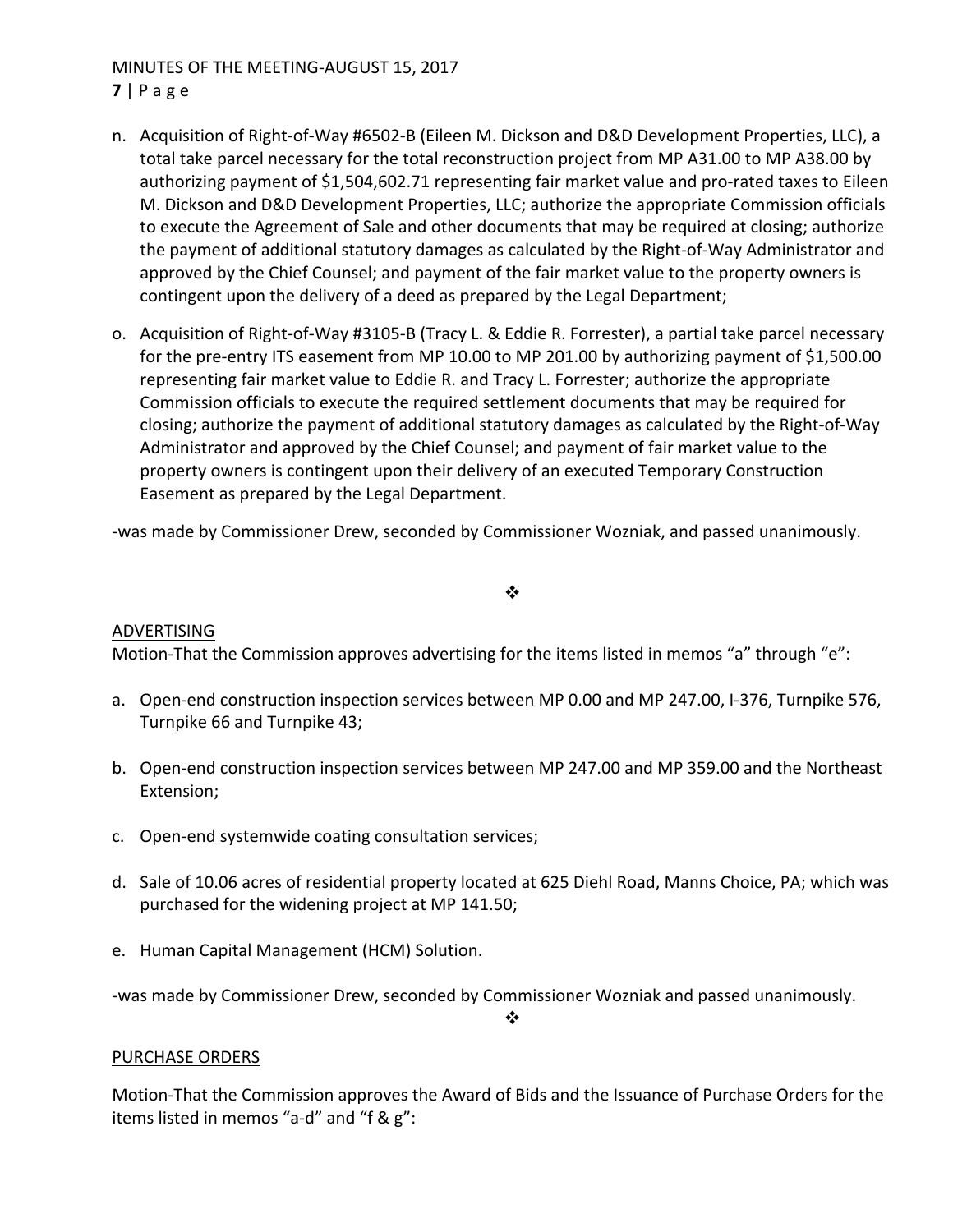- a. Toner and printer supplies, exercising the option to renew the agreement for an additional year (September 1, 2017 – August 31, 2018) with The Office Pal, Inc.; at a cost of \$110,000.00;
- b. Welders truck, utilizing the Commonwealth's contract with MJR Equipment, Inc.; at a total award of \$126,963.00;
- c. Eight (8) Case 721G rubber‐tire wheel loaders; utilizing the Commonwealth's contract with Groff Tractor & Equipment, LLC; at a total award of \$1,419,198.00;
- d. IT staff augmentation, exercising the option to renew the agreement for an additional year (October 1, 2017 – September 30, 2018) with Optimal Solutions & Technologies, Inc.; at a cost of \$1,000,000.00;
- f. Unleaded gasoline (September 1, 2017 August 3, 2018), to the lowest responsive and responsible bidders:

| <b>Petroleum Traders</b>        | \$390,000.00   | Homewood, Jeff Hills, Harr. City, Pocono, Wyoming Valley |
|---------------------------------|----------------|----------------------------------------------------------|
| Glassmere Fuel                  | 308,000.00     | Gibsonia, Donegal, Greensburg                            |
| <b>Bedford Valley Petroleum</b> | 365,000.00     | Searights, Kegg, Everett, Burnt Cabins                   |
| <b>Talley Petroleum</b>         | 337,000.00     | New Cumberland, Mt. Gretna, Bowmansville, Slatington     |
| PAPCO, Inc.                     | 133,000.00     | Newville                                                 |
| Riggins, Inc.                   | 208,000.00     | Devault, Trevose, Quakertown                             |
| <b>TOTAL AWARDS:</b>            | \$1,741,000.00 |                                                          |

g. Fuel additives (through April 30, 2018), to the lowest responsive and responsible bidder, Penn Diesel Service Co.; at a total award of \$125,000.00.

‐was made by Commissioner Drew, seconded by Commissioner Wozniak, and passed unanimously.

Motion‐That the Commission approves the Award of Bids and the Issuance of Purchase Orders for the items listed in memo "e":

e. Stone, slag and gravel aggregates (September 1, 2017 – August 31, 2018), to the lowest responsive and responsible bidders:

| Hansen Aggregates             | \$31,000.00 | Homewood, Gibsonia, Searights, Greensburg, Donegal, Jefferson Hills                                                                                                        |
|-------------------------------|-------------|----------------------------------------------------------------------------------------------------------------------------------------------------------------------------|
| New Enterprise Stone & Lime   | 68,000.00   | Homewood, Gibsonia, Searights, Greensburg, Harrison City, Dongeal, Jeff<br>Hills, Somerset, Kegg, Everett, Burnt Cabins, Newville, Mt. Gretna,<br>Bowmansville, Slatington |
| Hempt Bros.                   | 1,000.00    | New Cumberland                                                                                                                                                             |
| Silver Hill Quarry            | 3,000.00    | Bowmansville                                                                                                                                                               |
| Glasgow                       | 3,500.00    | Devault, Plymouth Meeting                                                                                                                                                  |
| Douglassville Quarry          | 8,000.00    | Devault, Plymouth Meeting                                                                                                                                                  |
| Eureka Stone Quarry           | 3,000.00    | Trevose                                                                                                                                                                    |
| <b>Martin Stone Quarries</b>  | 5,000.00    | Quakertown                                                                                                                                                                 |
| Locust Ridge                  | 5,000.00    | Pocono                                                                                                                                                                     |
| <b>Wilkes-Barre Materials</b> | 5,000.00    | <b>Wyoming Valley</b>                                                                                                                                                      |
|                               |             |                                                                                                                                                                            |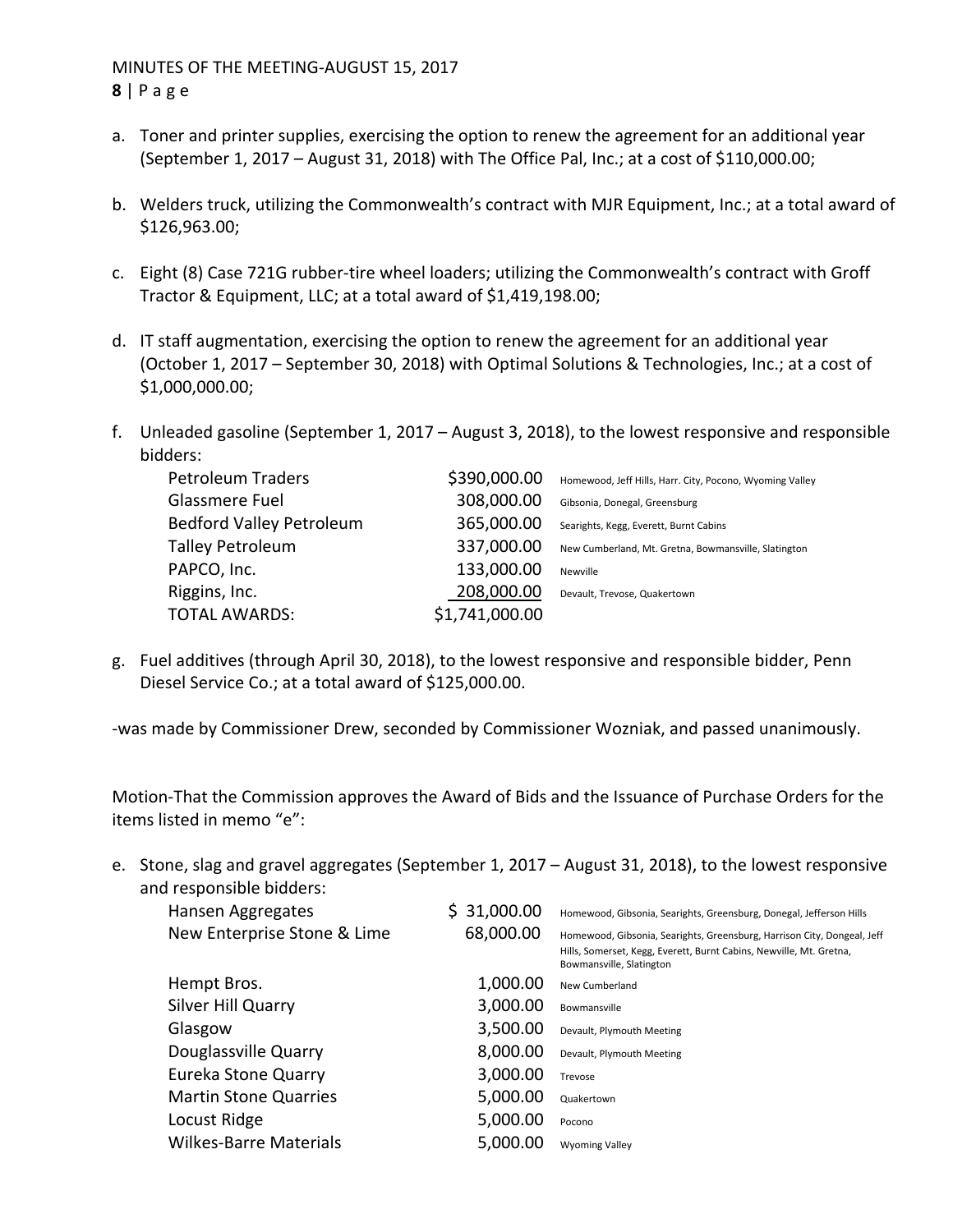# MINUTES OF THE MEETING‐AUGUST 15, 2017 **9** | Page

| Pennsy Supply                      | 11,000.00    | Newville, New Cumberland, Mt. Gretna |
|------------------------------------|--------------|--------------------------------------|
| <b>H&amp;K Naceville Materials</b> | 500.00       | Quakertown                           |
| <b>Plumstead Materials</b>         | 3,000.00     | Trevose                              |
| Naceville Material-Joint Venture   | 500.00       | Quakertown                           |
| <b>Lindy Paving</b>                | 15,000.00    | Homewood, Gibsonia                   |
| <b>TOTAL AWARDS:</b>               | \$162,500.00 |                                      |

‐was made by Commissioner Drew, seconded by Commissioner Wozniak; Commissioner Lieberman abstained.

VICE CHAIRMAN LIEBERMAN: I abstain on this item because Lindy Paving is a client of my firm.

 $\frac{1}{2}$ 

## CONTRACT AWARD

Motion‐That the Commission approves the Award of Contract #S‐006.00X002‐3‐22 for construction of Cashless Tolling on Turnpike 576, Section 54ABC between MP S0.62 and MP S5.70, to the lowest responsive and responsible bidder, Golden Triangle Construction Co., Inc.; at a not-to-exceed amount of \$4,772,158.65 and a contingency of \$225,000.00‐was made by Commissioner Drew, seconded by Commissioner Wozniak, and passed unanimously.

 $\frac{1}{2}$ 

### CHANGE ORDERS AND FINAL PAYMENT

Motion‐That the Commission approves the Change Orders and Final Payment for the items listed in memos "a" through "f":

- a. Change Order #1 and Final Payment for Contract #EN‐00162‐03‐03 for bridge repairs between MP 109.91 and MP 236.22 with J.P.S. Construction Co., Inc., for a decrease of \$949,475.14 to reflect actual cost of the completed work authorizations; for a final contract value of \$1,050,524.86 and final amount due to the contractor of \$52,526.24;
- b. Change Order #2 and Final Payment for Contract #EN‐00115‐03‐02 for installation of signs along Toll I‐376, Turnpike 66 and Turnpike 43 with Green Acres Contracting Co., Inc., for a decrease of \$4,083,589.52 to reflect actual cost of the completed work authorizations; for a final contract value of \$916,410.48 and final amount due to the contractor of \$21,762.33;
- c. Change Order #3 and Final Payment for Contract #EN‐00161‐03‐03 for roadway and miscellaneous repairs between MP 0.00 and MP 122.18 with Lane Construction Corp., for a decrease of \$127,774.15 to reflect actual cost of the completed work authorizations; for a final contract value of \$3,872,225.85 and final amount due to the contractor of \$193,611.29;
- d. Change Order #2 for Contract #EN‐00198‐03‐07 for roadway and miscellaneous repairs between MP A57.22 and MP A130.64 with Road‐Con, Inc., for an increase of \$1,300,000.00 for additional shoulder reconstruction, pipe placement and bituminous pavement patching; for a revised not‐to‐ exceed amount of \$3,700,000.00;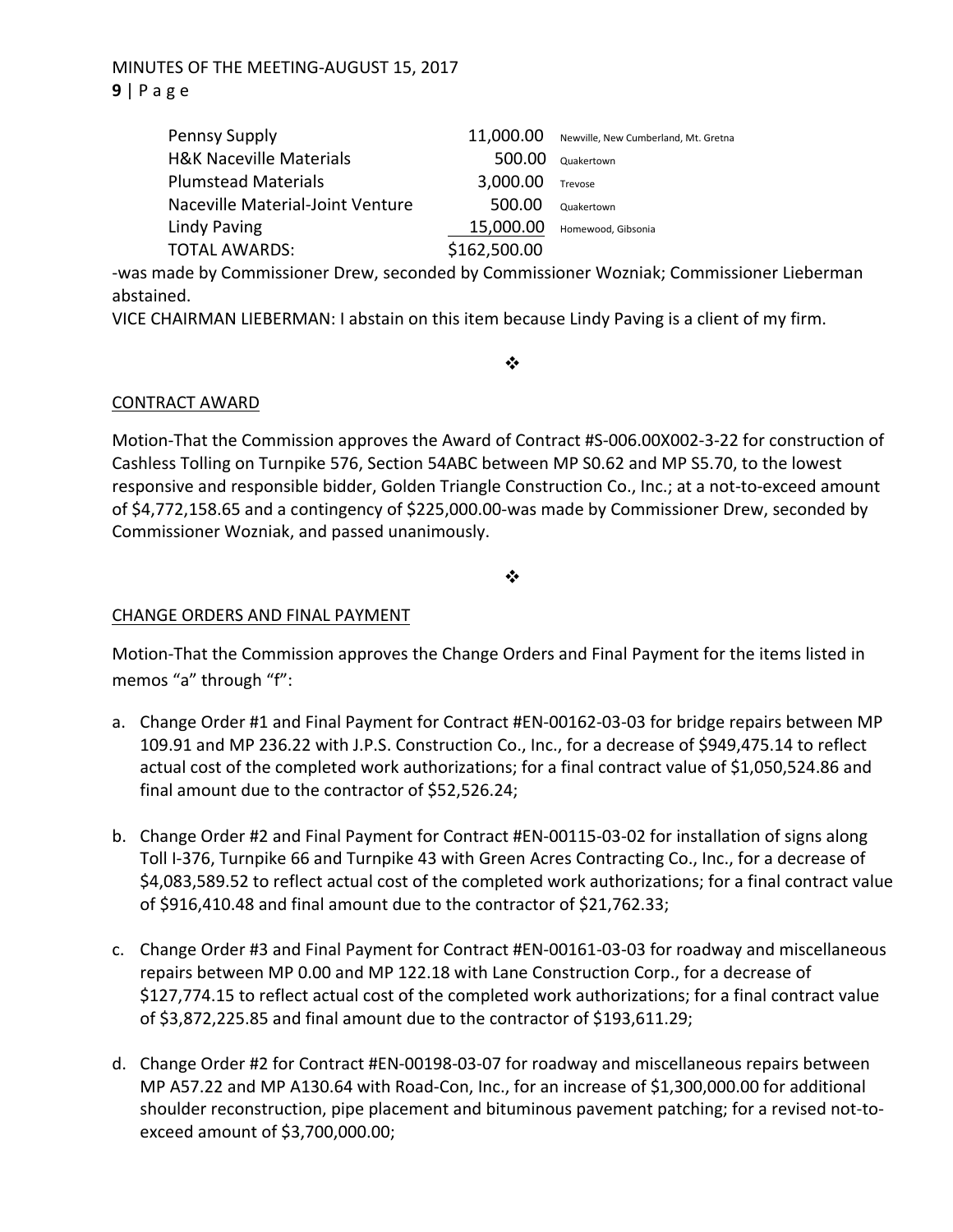# MINUTES OF THE MEETING‐AUGUST 15, 2017 **10** | Page

- e. Change Order #1 for Contract #EN‐00198‐03‐06 for roadway and miscellaneous repairs between MP 299.98 and MP 358.11 and between MP A20.00 and MP A57.22 with Road‐Con, Inc., for an increase of \$1,100,000.00 for repairs to the roadway, shoulders and slopes; for a revised not‐to‐ exceed amount of \$4,100,000.00;
- f. Change Order #1 and Final Payment for Contract #T‐312.00R001‐3‐02 for bituminous resurfacing between MP 312.25 and MP 319.32 with Reading Site Contractors, for a decrease of \$265,934.97 to balance items to actual work completed, and changes for pavement patching, repaving approach at MP 314.18, inlet repairs, 4" pavement markings and manhole cover replacement; for a final contract value of \$4,595,816.79 and final amount due to the contractor of \$199,202.78.

‐was made by Commissioner Drew, seconded by Commissioner Wozniak, and passed unanimously.

❖

### SUPPLEMENT

Motion-That the Commission approves the negotiation and execution of Supplemental Agreement #2 with ALCM, LLC for construction management/inspection services for the roadway and bridge reconstruction from MP 215.00 to MP 227.00, for an additional \$1,501,072.10 for an increase in construction duration, additional home office construction management support, and additional construction consultation services; for a revised not‐to‐exceed amount of \$13,995,785.86‐was made by Commissioner Drew, seconded by Commissioner Wozniak; Commissioner Lieberman abstained. VICE CHAIRMAN LIEBERMAN: I abstain on this item because the president of ALCM, LLC is a client of my firm.

❖

### BOND RESOLUTION

Motion‐That the Commission authorizes the approval of the issuance of the Pennsylvania Turnpike Commission's variable rate Turnpike revenue bonds or notes, in one or more series or sub‐series, taxable or tax‐exempt, in an aggregate initial principal amount not to exceed \$250,000,000 (based on par amount), for the purpose of financing the current refunding of all or a portion of certain outstanding turnpike variable rate revenue bonds previously issued by the Pennsylvania Turnpike Commission, in each case including funding any necessary reserves, the cost of credit facilities and/or reserve fund credit facilities and capitalized interest; authorizing the execution, delivery and distribution of the following: (1) one or more supplemental trust indentures for the bonds; (2) one or more preliminary official statements or preliminary private placement memoranda, or equivalent; (3) one or more official statement or private placement agreements, or equivalent; (4) one or more purchase contracts or private placement agreements, or equivalent; (5) agreements for the provision of one or more credit facilities and/or reserve fund credit facilities and any related agreements; (6) one or more remarketing agreements; (7) one or more continuing disclosure agreements; (8) one or more interest rate swaps or other derivatives, or amendments to or terminations of existing interest rate swaps; (9) one or more escrow deposit agreements; and (10) any other necessary or appropriate documents or certificates; providing for the appointment of bond counsel, co‐bond counsel and disclosure counsel; appointing the co-financial advisors and providing for the appointment of one or more underwriters and/or other professionals; and making a declaration of official intent that the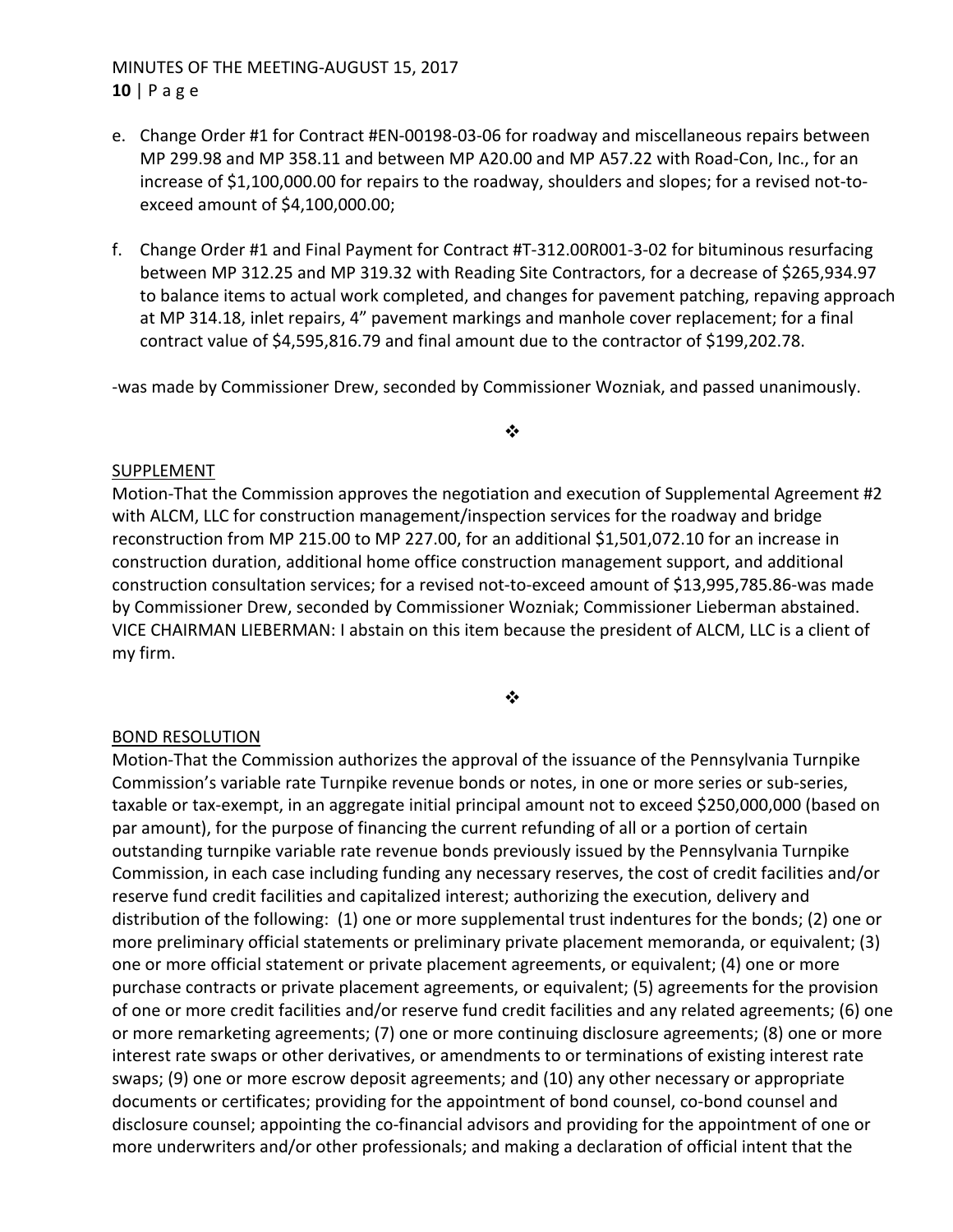MINUTES OF THE MEETING‐AUGUST 15, 2017 **11** | Page

Commission be reimbursed from bond proceeds for certain expenditures paid prior to the issuance of such bonds; authorizing the taking of further action; repealing inconsistent resolutions; and declaring that this resolution shall be liberally construed‐was made by Commissioner Drew, seconded by Commissioner Wozniak, and passed unanimously.

 $\frac{1}{2}$ 

## PSPC AWARDS

Motion‐That Commission approves the award of services and authorize the negotiation and execution of an agreement with the selected firm(s) for the items listed in memos "a" through "e":

- a. RFP #7732, pre-employment background screening services:
	- Inquiries, Inc.-AWARDED

‐was made by Commissioner Drew, seconded by Commissioner Wozniak, and passed unanimously.

- b. T00064, open-end quality assurance auditing services systemwide:
	- GAI Consultants, Inc.-AWARDED

‐was made by Commissioner Drew, seconded by Commissioner Wozniak, and passed unanimously.

- c. T00061, open‐end construction technical and management services systemwide:
	- Quality Engineering Solutions, Inc.-AWARDED
	- Erdman Anthony Associates, Inc.
	- TRC Engineers, Inc.

‐was made by Commissioner Drew, seconded by Commissioner Wozniak, and passed unanimously.

- d. T00050/T00051, open‐end right‐of‐way acquisition services for the Mon/Fayette Expressway, Rt. 51 to I‐76:
	- Interstate Acquisition Services –AWARDED
	- Keystone Acquisition Services, Corp.-AWARDED

‐was made by Commissioner Drew, seconded by Commissioner Wozniak, and passed unanimously.

- e. T00056/T00057, open‐end geotechnical services systemwide:
	- Earth, Inc.-AWARDED
	- GEO-Mechanics, Inc.-AWARDED
	- American Engineers Group, LLC
	- Gannett Fleming, Inc.

‐was made by Commissioner Drew, seconded by Commissioner Wozniak, and passed unanimously.

 $\bullet^{\bullet}_{\bullet} \bullet$ 

## NEXT COMMISSION MEETING

The next meeting of the Pennsylvania Turnpike Commission will be a telephone meeting on Tuesday, September 5, 2017 beginning at 10:00 a.m.